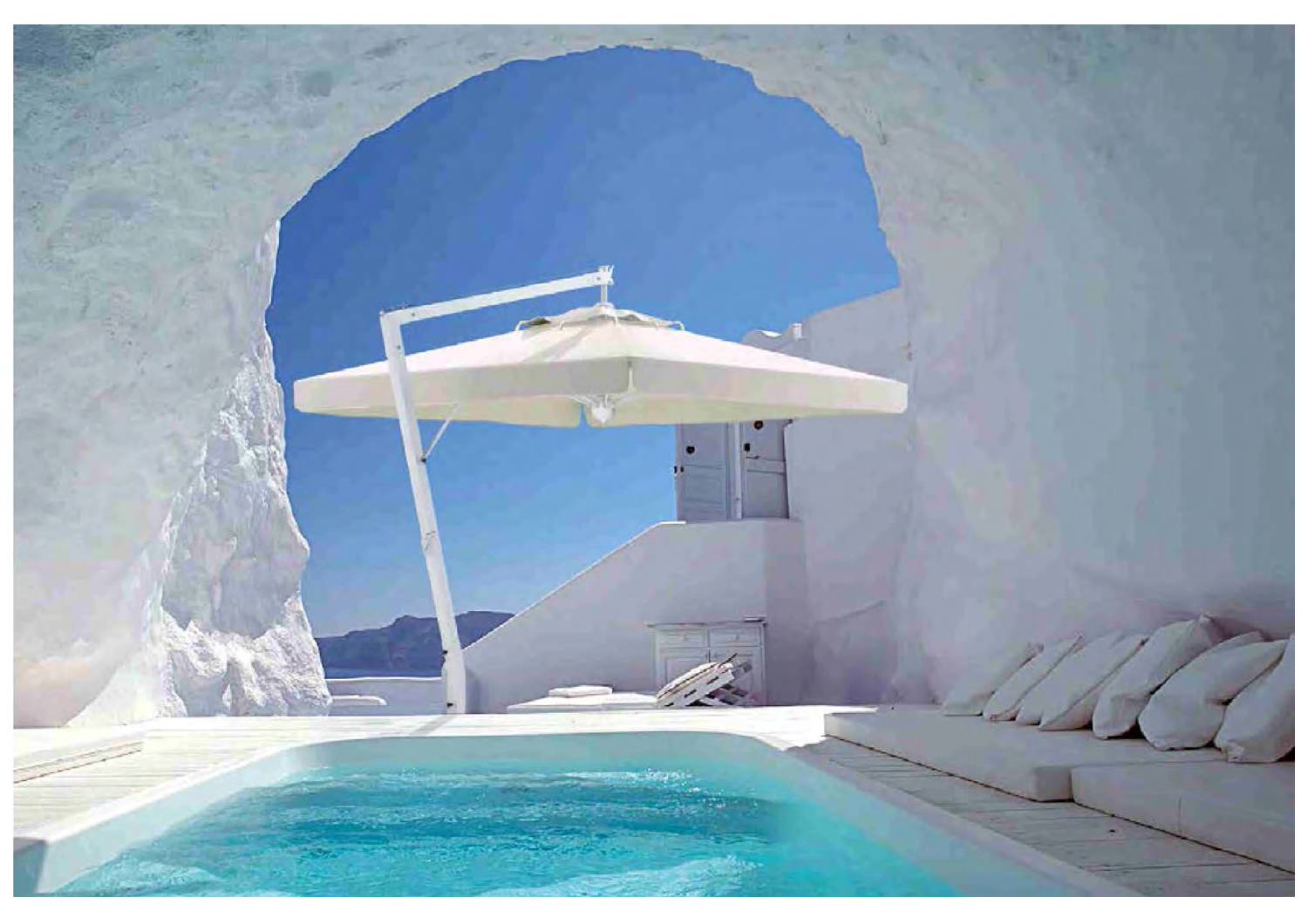

## Rimini Braccio

- I Questo modello, rinnovato completamente in acciaio e alluminio verniciati a polveri epossidiche colore bianco, si inserisce perfettamente in ambienti moderni e ricercati.
- UK Renewed model completely in steel and aluminium epoxy lacquered colour white. Perfectly fitting with modern and precious milieux.
- D Erneuertes Model ganz aus pulverbeschichtetem Stahl und Aluminium Farbe weiss. Speziell fuer moderne und besondere Milieux geeignet.
- 不今千日少好的
- F Modèle complètement relooké en acier et aluminium avec vernis époxy couleur blanc. Parasol particulièrement adapté aux milieux contemporains et raffinés.
- E Modelo completamente renovado en acero y aluminio lacado en blanco. Se inserta perfectamente tanto en ambientes modernos como cargados (clásicos, rebuscados).
- NL Vernieuwd model, geheel gefabriceerd uit geëpoxeerd staal en aluminium in de kleur wit. Bij uitstek geschikt voor mensen die een luxe en exclusieve parasol zoeken.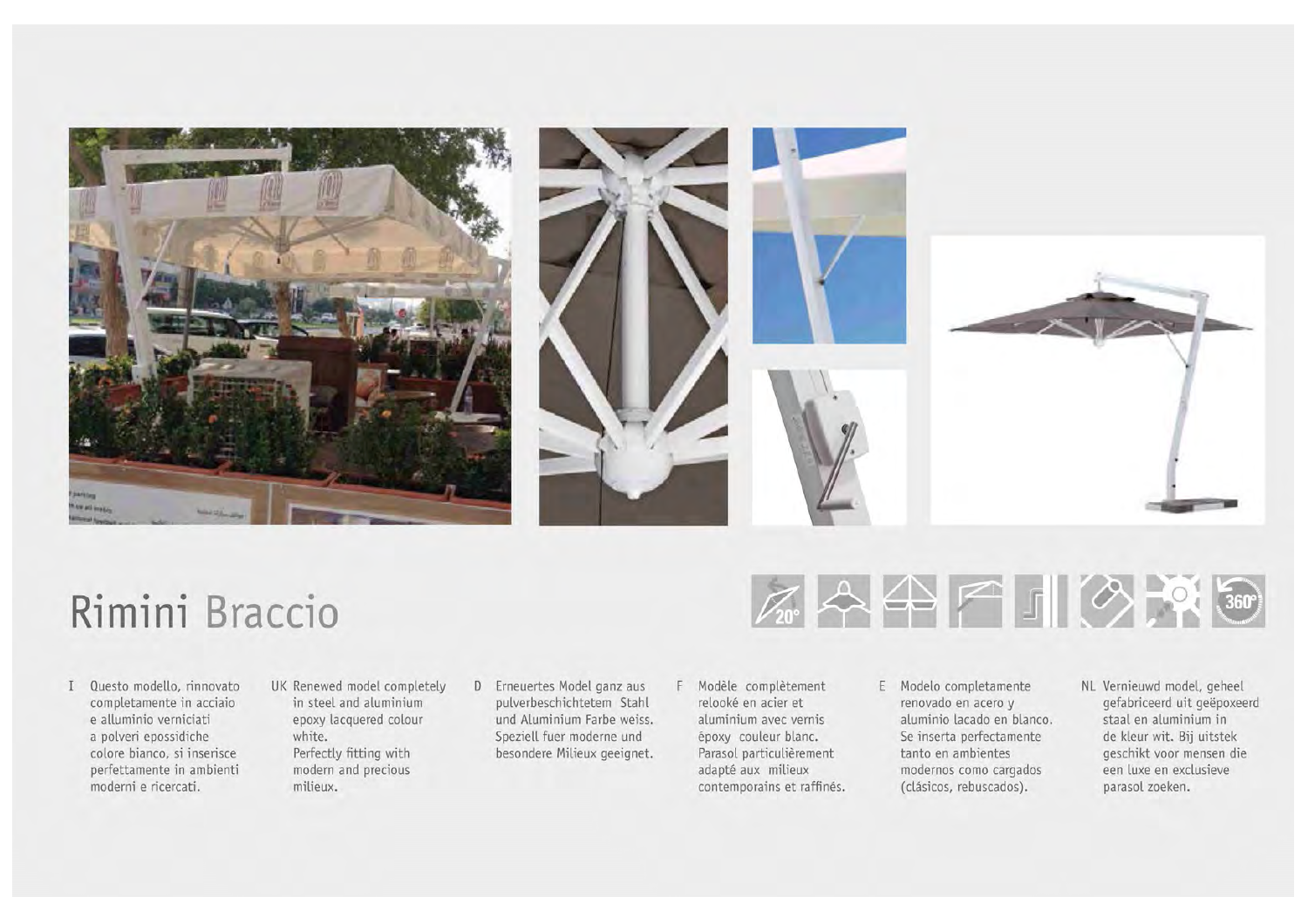## **MEASURES** CHARACTERISTICS 22. Rimini Braccio 丽 8 řί UK  $\overline{D}$ Strong cantilever parasol. Ombrellone a braccio laterale robusto. Starker Pendelschirm, Gestell: Telaio: alluminio e componenti in Frame: powder coated aluminium Pulverbeschichtetes Aluminium 3000<br>1100 und Bestandteile aus Stahl Farbe ALU<br>WHITE ALU acciaio; verniciato a polveri colore and steel components white. 3,0x3,0 C3030 RIB 50 0,20 75x75 8 18×30 WHITE bianco. Accessori in nylon. Nylon accessories. weiss. Zubehoer aus Nylon. 3000 F E **NL** Parasol bras deporté robuste. Robuuste vrijhangende parasol. Parasol con brazo lateral. Armature en aluminium vernis, Estructura: alumínio y componentes Mast en baleinen: wit geëpoxeerd  $\begin{array}{c}\n 0.000 \\
\underline{0.000}\n \end{array}$ **ALU**<br>WHITE ALU 3,0x4,0 C3040 RIB  $52$ 0,21 75x75 8 18×30 aluminium en staal. composants en acier couleur blanc. de acero, recubierto con polvo color **WHITE** Accessoires en nylon. blanco. Accesorios de nylon. 3000



**SCOLARO Mario & Fabio srl** Via Liguria, 197 - 35040 Casale di Scodosia (PD) ITALY - TEL. +39 0429 656687 - FAX. +39 0429 657874 info@scolaro-parasol.it - www.scolaro-parasol.it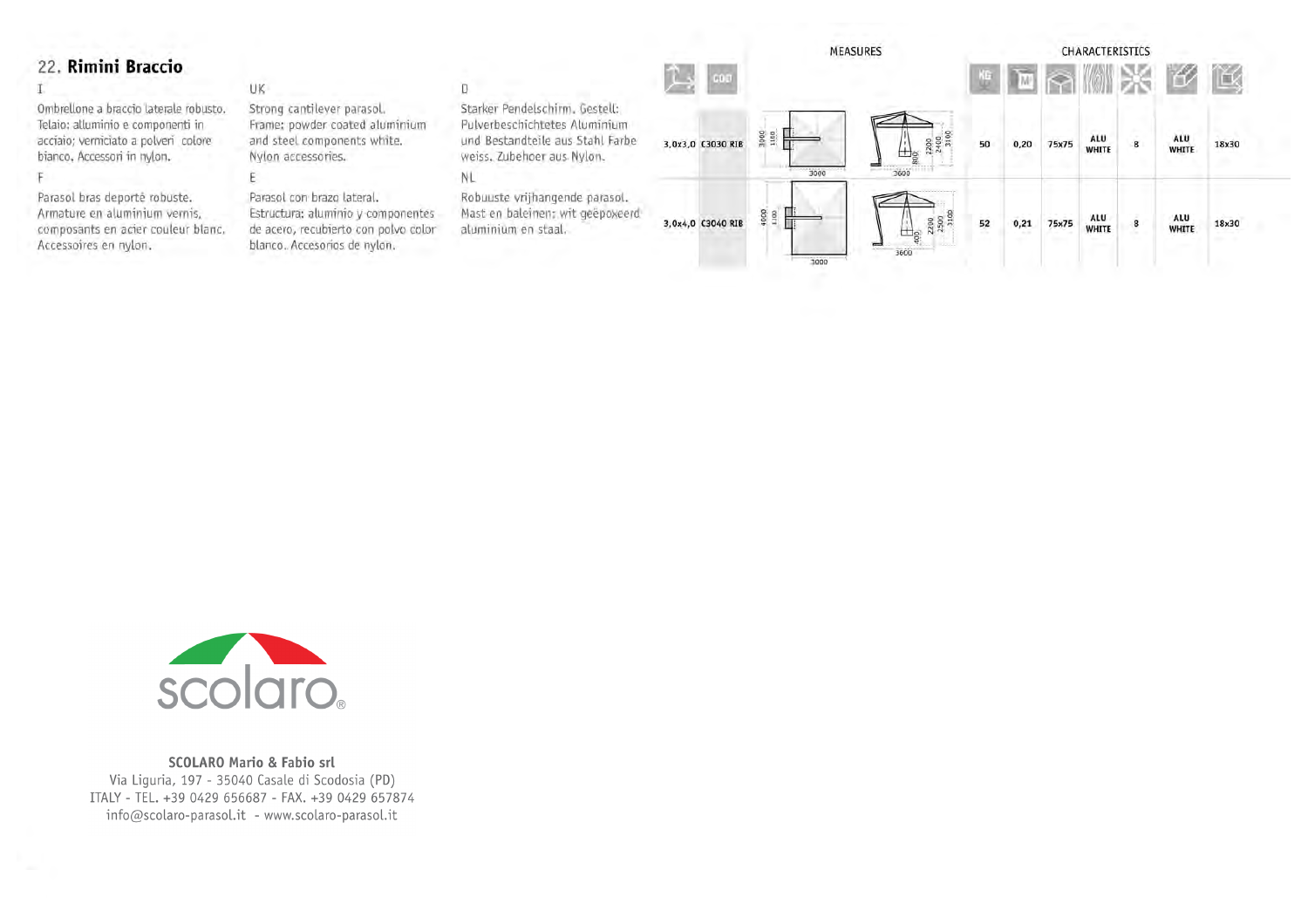

## Ombrellone a braccio in alluminio.

TELAIO: Interamente in alluminio e acciaio verniciati a polveri colore bianco. Sostegno verticale sez. 75x75 cm.

Stecche in alluminio sezione 18x30 mm, facilmente intercambiabili abbinate al nuovo sistema di corone in plastica (brevettato Scolaro) per aumentare la resistenza e durata, semplificare la manutenzione e migliorare il desi Con aggancio singolo dedicato per ogni stecca. Tutti gli accessori sono zincati antiruggine e verniciati a polveri colore bianco

Apertura e chiusura con meccanismo a manovella. Stecca blocco antivento per rendere l'ombrellone più stabile e resistente in caso di vento e con possibilità di inclinazione. Inclusa base in metallo girevole 360°,

TESSUTO: Acrilico Dralon 350gr/m2 impermeabilizzato e trattato antimuffa garantito Teflon. Con camino antivento. Con o senza volant.

## Side post aluminum parasol

FRAME: Aluminum and steel structure epoxy coated white color. Side post section 75x75 cm.

Easily interchangeable strong aluminum ribs, section 18x30 mm, with a new plastic crown (patented by Scolaro) in order to increase the resistance and timing, simplify the maintenance and to improve the design Ribs are properly fixed to the crown one by one. All components are epoxy coated white color.

Easy opening and closing with crank. With wind stop rib for a better stability of the parasol in windy condition and to allow the inclination of the parasol.

360° rotating metallic base is included.

FABRIC: Metallic base incl. Acrylic Dralon 350gr/m2 waterproof Teflon and anti-mold treated. With wind cap. Available with and without valance.